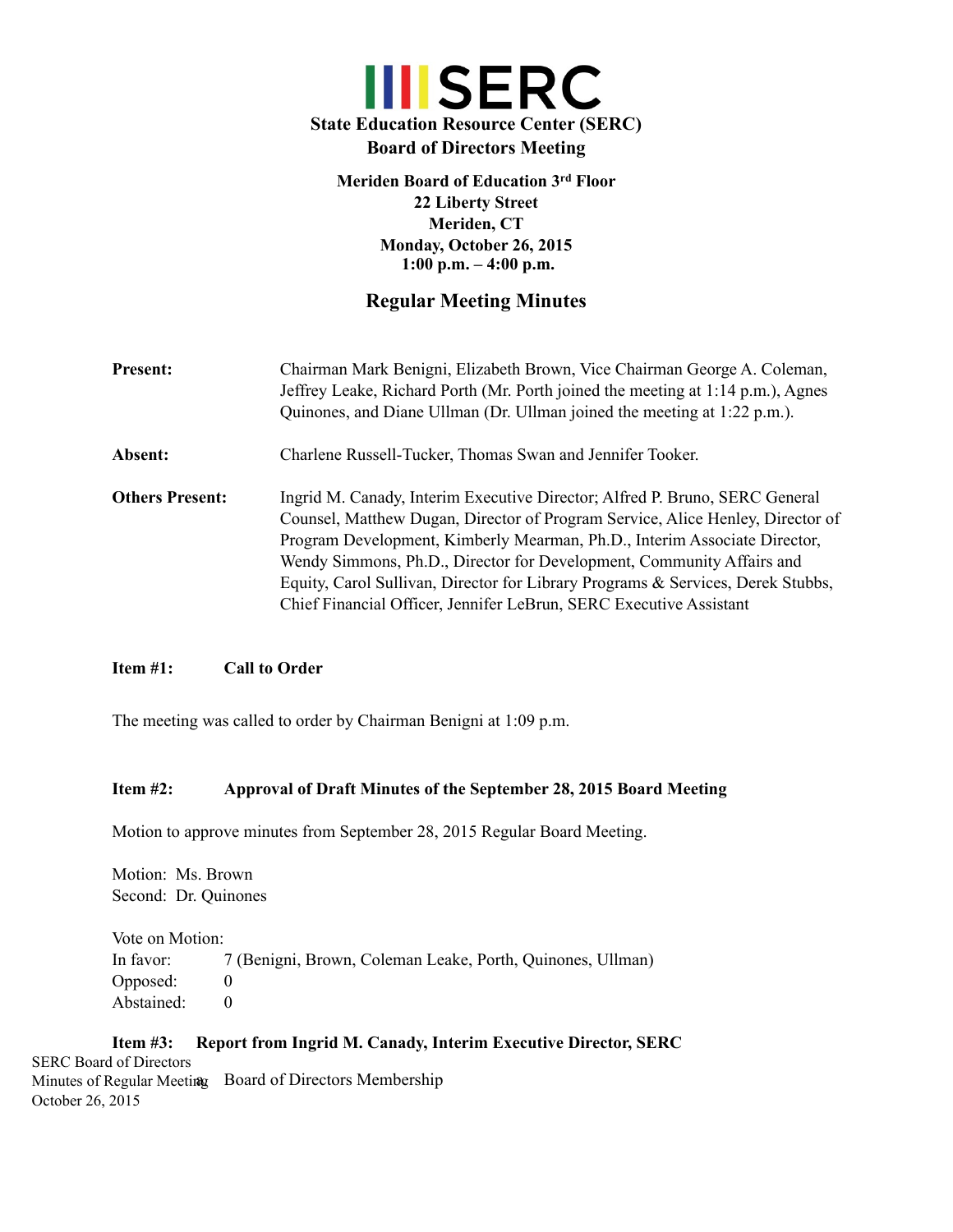Ms. Canady shared that Board Members Steven McKeever and Eileen Zeigler have resigned from their positions on the SERC Board of Directors. SERC is currently awaiting an appointment from the Governor's Office. Ms. Canady advised that Mr. Bruno, SERC Legal Counsel, is waiting to hear back from the Governor's Office representative.

b. Diversity Training State Board of education (SBOE)/State Department of Education Leadership Team (SDE)

Ms. Canady and Dr. Wendy Simmons provided a Diversity Training to the CT State Board of Education (SBOE) and State Department of Education (SDE) Leadership Team on September 30, 2015. Ms. Canady shared that the workshop was well received. The minutes from the workshop were provided for to all board members to review. Ms. Canady stated that SBOE has asked that SERC continue to work with them as part of their five year strategic plan. SERC is happy to assist and has provided SBOE Members and SDE Leadership Team with numerous resources on diversity.

There was general discussion.

c. Fiscal Report

SERC's Fiscal and Financial Administrative Officer, Mr. Derek Stubbs, provided updated fiscal reports to Board Members. Current information was shared on the specific funds that SERC has received from CSDE, grants, and other funding sources.

There was a general discussion.

# **Item #5: Item for Action**

Motion to accept Resolution to appoint Kim Mearman, Interim Associate Director for Program Development, as an additional temporary authorized signatory for SERC. Resolution read into the record by Mr. Bruno.

#### **Additional Temporary Signature Authority**

WHEREAS, Ingrid M. Canady is SERC's Interim Executive Director and has responsibility for the administration of agency affairs and technical activities, including the authority to sign all contracts, agreements, official documents, and negotiable instruments relating to the business of SERC, until an Executive Director is selected and installed by the Board;

WHEREAS, it is prudent business practice to name an additional temporary signatory on behalf of SERC with authority to sign all contracts, agreements, official documents, and negotiable instruments relating to the business of SERC while Ingrid M. Canady is out on medical leave beginning on November 11 until her return to work; and

WHEREAS, the SERC Board of Directors appoints Kim Mearman, Interim Associate Director for Minutes of Regular Meeting Program Development, as an additional temporary authorized signatory for SERC. SERC Board of Directors October 26, 2015

> NOW, THEREFORE, BE IT RESOLVED: That Kim Mearman, Interim Associate Director for Program Development, is temporarily empowered to execute and deliver all contracts, agreements,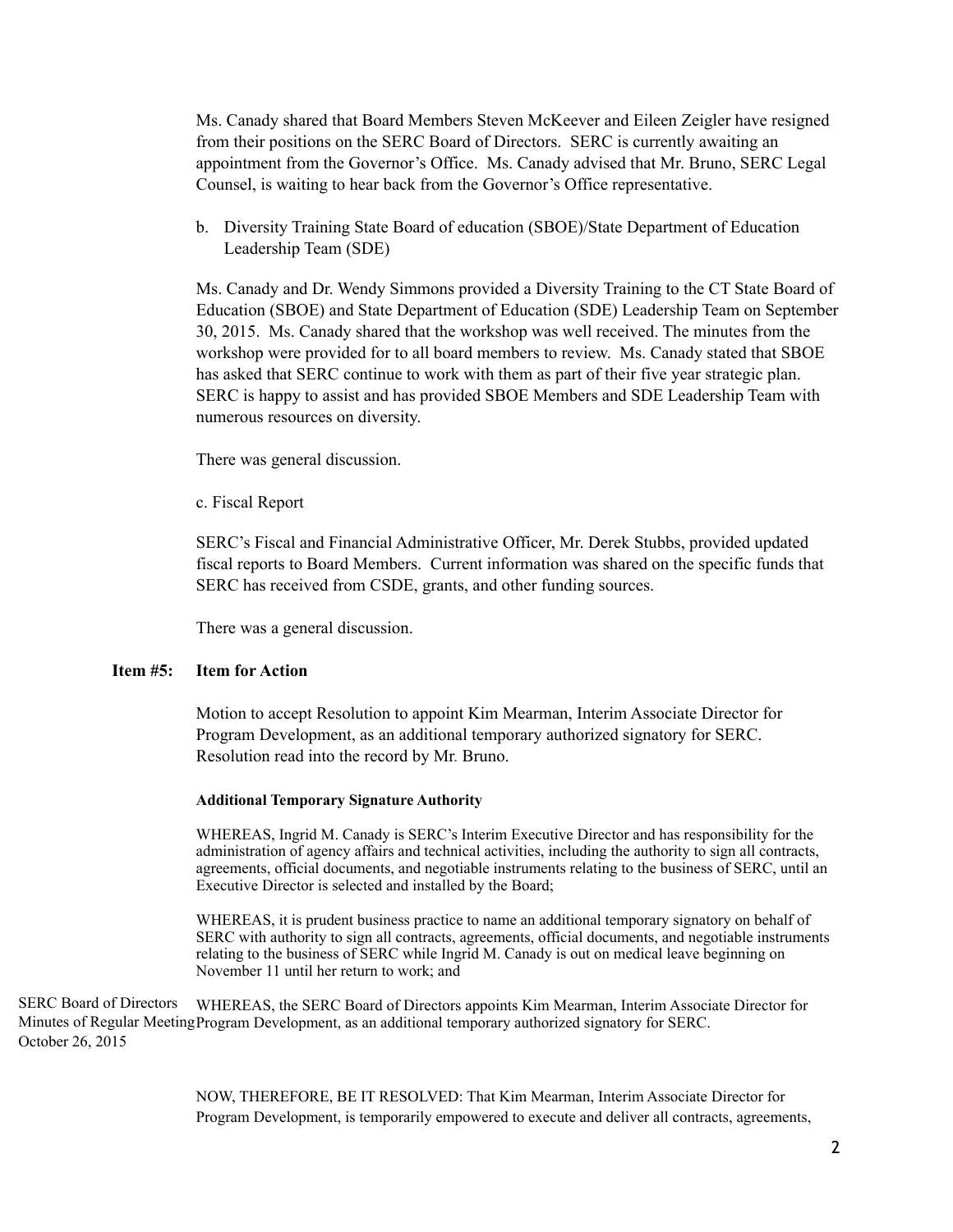official documents, and negotiable instruments on behalf of SERC for the time period that Ingrid M. Canady is out on medical leave.

Motion: Mr. Coleman Second: Mr. Leake

Vote on Motion:

In favor: 7 (Benigni, Brown, Coleman Leake, Porth, Quinones, Ullman) Opposed: 0 Abstained: 0

## **Item #6: Executive Session**

a. Personnel Matters

Motion to enter into Executive Session

Motion: Dr. Quinones Second: Ms. Brown

Vote on Motion:

| In favor:  | 8 (Benigni, Brown, Coleman Leake, Porth, Quinones, Ullman) |
|------------|------------------------------------------------------------|
| Opposed:   |                                                            |
| Abstained: |                                                            |

The Board voted unanimously to enter into Executive Session at 1:41 p.m.

Present in executive session were Board Chairman Mark Benigni and members Elizabeth Brown, Vice Chairman George A. Coleman, Jeffrey Leake, Richard Porth, Jr., Agnes Quinones, and Diane Ullman. Also invited to go into part of executive session was Ingrid M. Canady, Interim Executive Director (Ms. Canady left Executive Session at 2:07 p.m.).

Motion to exit Executive Session -- no motions or actions taken.

Motion: Ms. Brown Second: Mr. Porth

Vote on Motion: 7 (Benigni, Brown, Coleman Leake, Porth, Quinones, Ullman) Minutes of Regular Meeting 0 October 26,  $\frac{2015}{\text{Abstained}}$ : 0 SERC Board pf Directors

The Board voted unanimously to exit Executive Session at 2:34 p.m.

## **Item #6: Committee Reports**

a. Finance

No Report